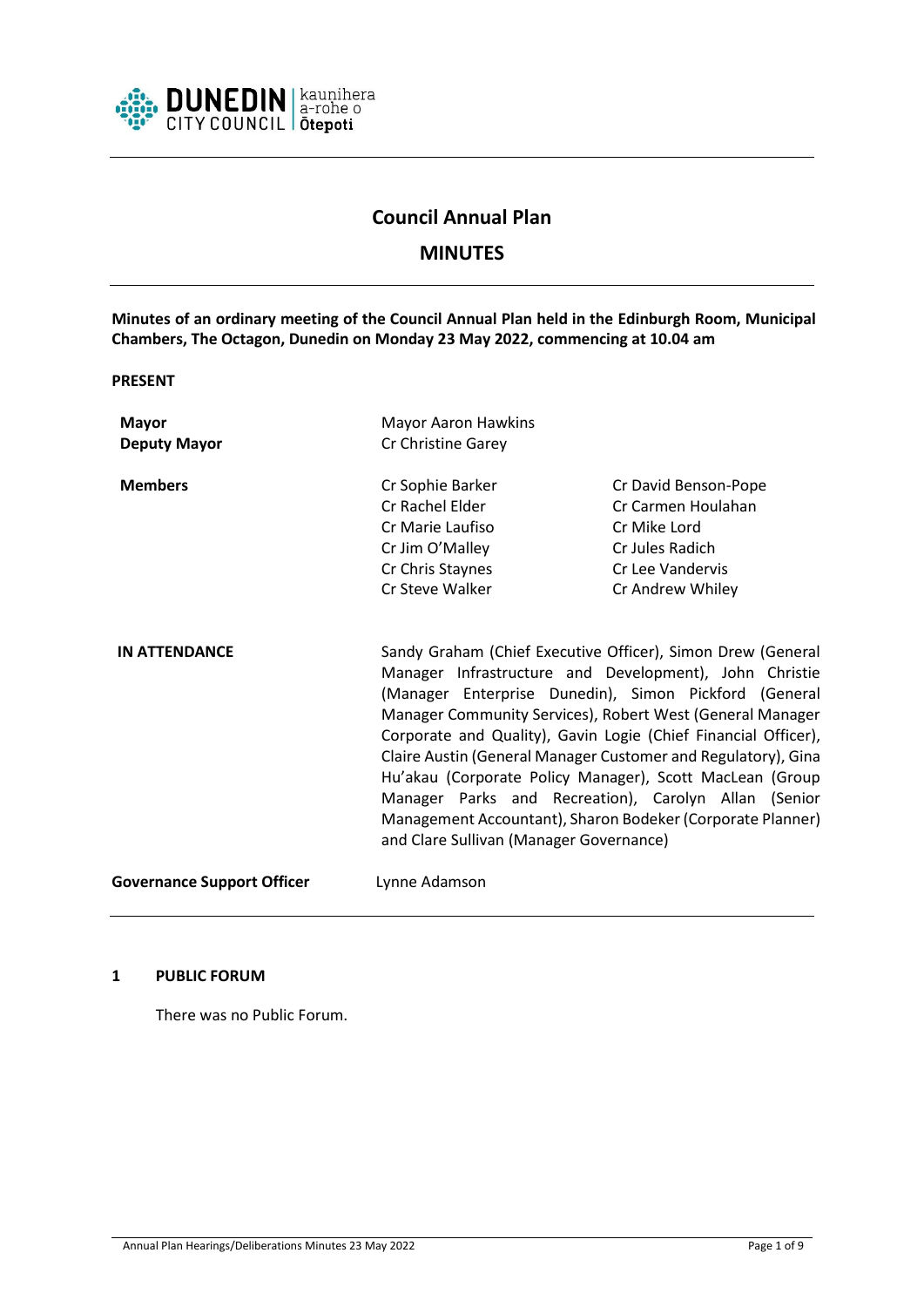# **2 APOLOGIES**

There were apologies from Cr Doug Hall for absence and Cr Mike Lord for early departure.

Moved (Mayor Aaron Hawkins/Cr Rachel Elder):

That the Council:

**Accepts** the apologies from Crs Doug Hall for absence and Mike Lord for early departure.

**Motion carried** 

### **3 CONFIRMATION OF AGENDA**

Moved (Mayor Aaron Hawkins/Cr Christine Garey):

That the Council:

**Confirms** the agenda without addition or alteration.

**Motion carried**

### **4 DECLARATIONS OF INTEREST**

Members were reminded of the need to stand aside from decision-making when a conflict arose between their role as an elected representative and any private or other external interest they might have.

Moved (Mayor Aaron Hawkins/Cr Christine Garey):

That the Council:

- a) **Notes** the Elected Members' Interest Register; and
- b) **Confirms** the proposed management plan for Elected Members' Interests.
- c) **Notes** the Executive Leadership Teams' Interest Register.

### **Motion carried**

## **5 CONFIRMATION OF MINUTES**

### **5.1 ORDINARY COUNCIL ANNUAL PLAN MEETING - 2 MAY 2022**

Moved (Mayor Aaron Hawkins/Cr Chris Staynes):

That the Council:

**Confirms** the public part of the minutes of the Ordinary Council Annual Plan meeting held on 02 May 2022 as a correct record.

#### **Motion carried**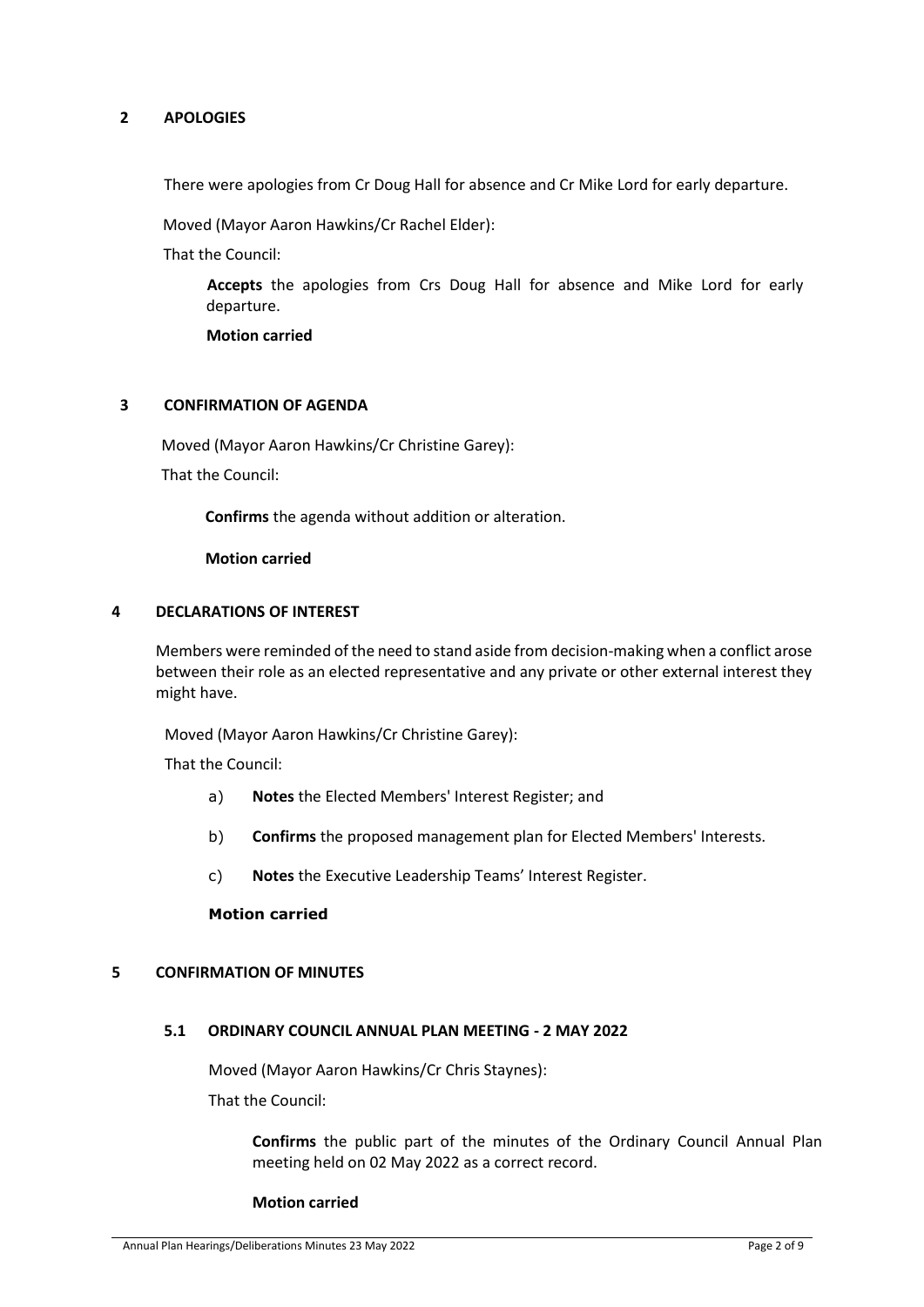# **PART A REPORTS**

### **6 CEO OVERVIEW REPORT - ANNUAL PLAN DELIBERATIONS 2022/23**

A report from Corporate Policy and the Executive Leadership Team provided an overview of the 2022/23 Annual Plan.

The Chief Executive Officer (Sandy Graham) and Chief Financial Officer (Gavin Logie) spoke to the report and responded to questions.

During discussion, Cr Carmen Houlahan left the meeting at 10.41 am and returned at 10.43 am.

Moved (Mayor Aaron Hawkins/Cr Christine Garey):

That the Council:

- a) **Notes** the CEO Overview Report Annual Plan Deliberations 2022/23.
- b) **Notes**that any resolution made in this section of the meeting, pursuant to Standing Order 23.5 may be subject to further discussion and decision by the meeting.

#### **Division**

The Council voted by division:

- For: Crs Sophie Barker, David Benson-Pope, Rachel Elder, Christine Garey, Carmen Houlahan, Marie Laufiso, Mike Lord, Jim O'Malley, Jules Radich, Chris Staynes, Lee Vandervis, Steve Walker, Andrew Whiley and Mayor Aaron Hawkins (14).
- Against: Nil Abstained: Nil

The division was declared CARRIED by 14 votes to 0

## **Motion carried (CAPCC/2022/029)**

## **7 CAPITAL EXPENDITURE REPORT - 2022/23 ANNUAL PLAN**

A report from Corporate Policy sought approval of the draft capital budget for inclusion in the 2022/23 Annual Plan.

The Chief Executive Officer (Sandy Graham) and Chief Financial Officer (Gavin Logie) spoke to the report and responded to questions.

Cr Carmen Houlahan left the meeting at 11.20 am and returned at 11.23 am. Cr Rachel Elder left the meeting at 11.21 am and returned at 11.23 am. Cr Christine Garey left the meeting at 11.28 am and returned at 11.30 am.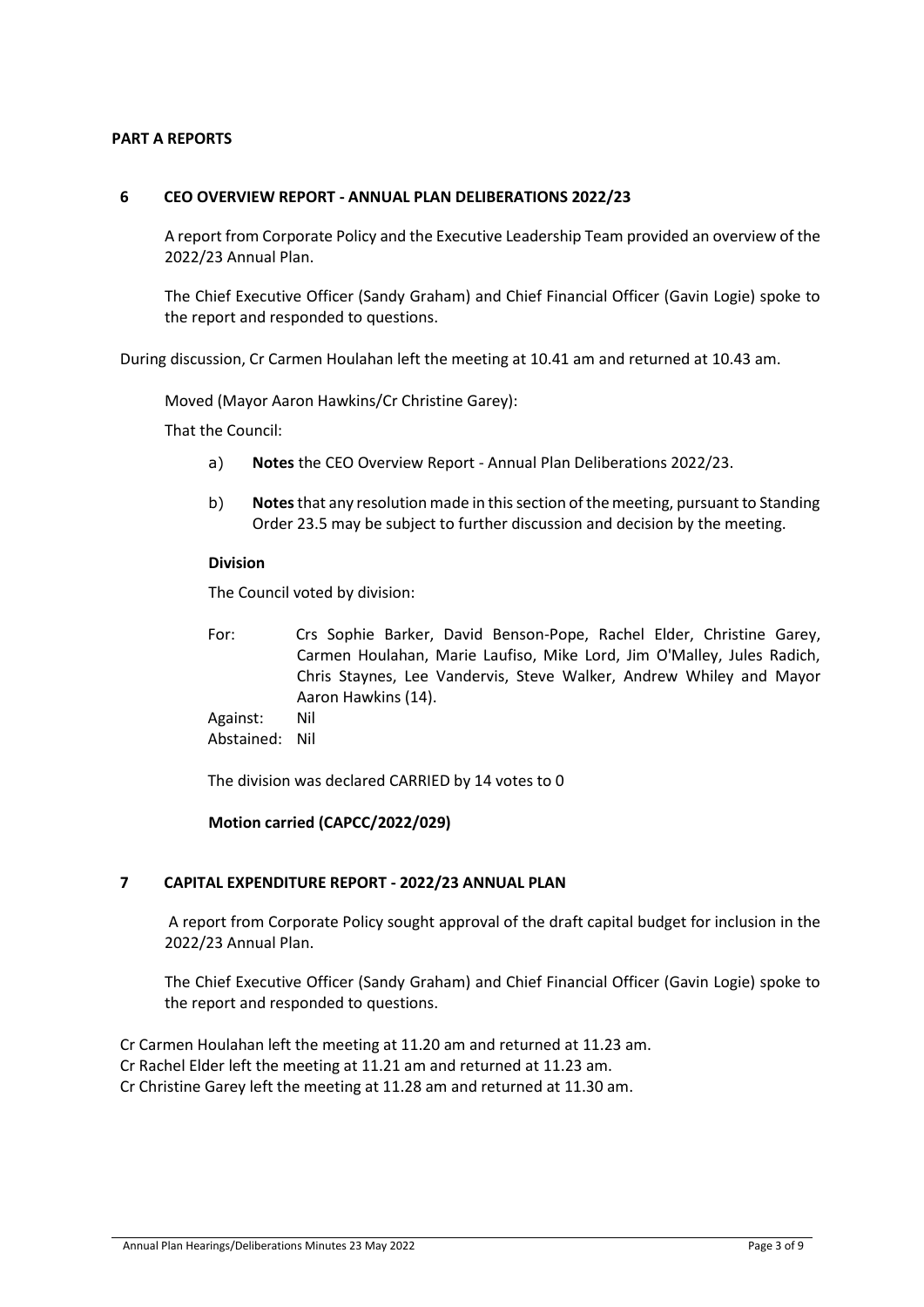Moved (Cr Mike Lord/Cr Steve Walker):

That the Council:

**Approves** the capital budget for inclusion in the 2022/23 Annual Plan.

# **Division**

The Council voted by division:

For: Crs Sophie Barker, David Benson-Pope, Rachel Elder, Christine Garey, Marie Laufiso, Mike Lord, Jim O'Malley, Jules Radich, Chris Staynes, Steve Walker, Andrew Whiley and Mayor Aaron Hawkins (12).

Against: Crs Carmen Houlahan and Lee Vandervis (2). Abstained: Nil

The division was declared CARRIED by 12 votes to 2

# **Motion carried (CAPCC/2022/030)**

Moved (Mayor Aaron Hawkins/Cr Steve Walker

That the Council:

**Adjourns** the meeting.

# **Motion carried**

The meeting adjourned at 12.35 pm and reconvened at 1.18 pm.

## **8 ANNUAL PLAN 2022/23 - REQUESTS FOR FUNDING AND AMENITIES**

A report from Corporate Policy summarised funding and new amenities and projects requests received during the community engagement period on the Annual Plan.

The Chief Executive Officer (Sandy Graham) spoke to the report.

## **Funding Requests**

The Chief Executive Officer (Sandy Graham) responded to questions on funding requests received during the consultation period.

Submission 866139 –Dunedin Gymnastics Academy.

Moved (Cr Marie Laufiso/Cr Christine Garey):

That the Council:

**Approves** support for the Dunedin Gymnastics Academy by way of \$65,000 in rental support for 2022/23 from existing budgets.

# **Motion carried (CAPCC/2022/031)**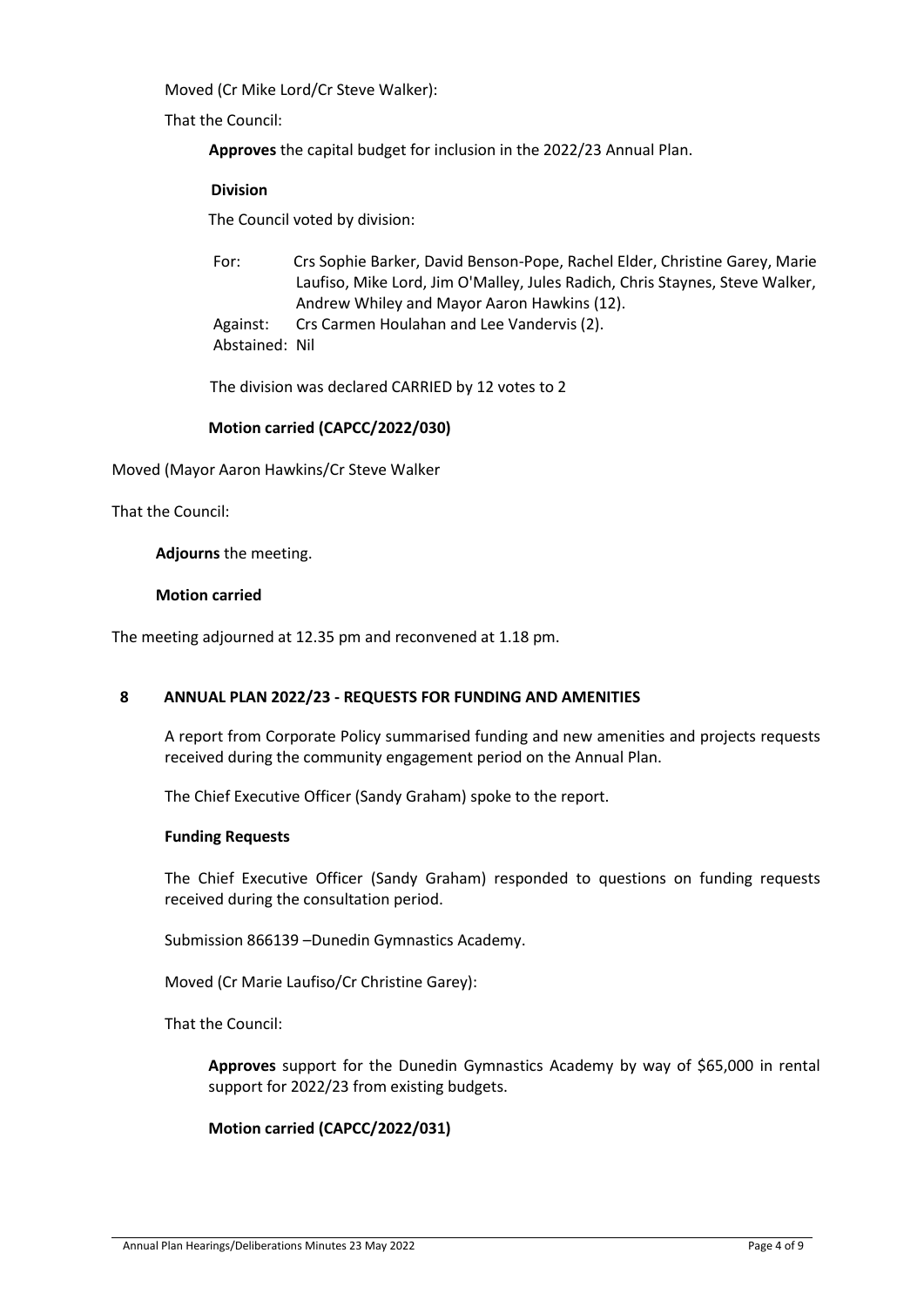Moved (Mayor Aaron Hawkins/Cr Steve Walker):

That the Council:

**Adjourns** the meeting.

### **Motion carried**

The meeting adjourned at 1.50 pm and reconvened at 1.52 pm.

The Chief Executive Officer (Sandy Graham) and the General Manager Community Services (Simon Pickford) responded to questions on submissions for the Arts Sector.

Submission 866147 - the Dunedin Repertory Society Inc, Zeal Land Ltd, New Athenaeum Theatre, Dunedin Athenaeum & Mechanics Institute and the Mayfair Theatre Charitable Trust.

Moved (Cr Christine Garey/Cr Marie Laufiso):

That the Council:

**Asks** staff to assist the Theatre Network to explore funding pathways to support the delivery of costed concept designs for the refurbishment of the Playhouse, Athenaeum and Mayfair Theatres.

## **Motion carried (CAPCC/2022/032)**

Cr Mike Lord left the meeting at 2.24 pm.

Moved (Mayor Aaron Hawkins/Cr Steve Walker):

That the Council:

**Adjourns** the meeting.

## **Motion carried**

The meeting adjourned at 2.26 pm and reconvened at 2.34 pm.

Submission 865958 – Outram Glen/Woodside

The Chief Executive Officer (Sandy Graham) and General Manager (Robert West) responded to questions on the submission.

Moved (Cr Carmen Houlahan/Cr Jules Radich):

That the Council:

**Requests** a report for the Annual Plan 2023/24 on the cost to upgrade the facilities at Outram Glen including the provision of a new toilet and road sealing options.

## **Motion carried (CAPCC/2022/033)**

Cr Carmen Houlahan left the meeting at 2.55 pm and returned at 3.01 pm.

There was a discussion on submissions and funding requests.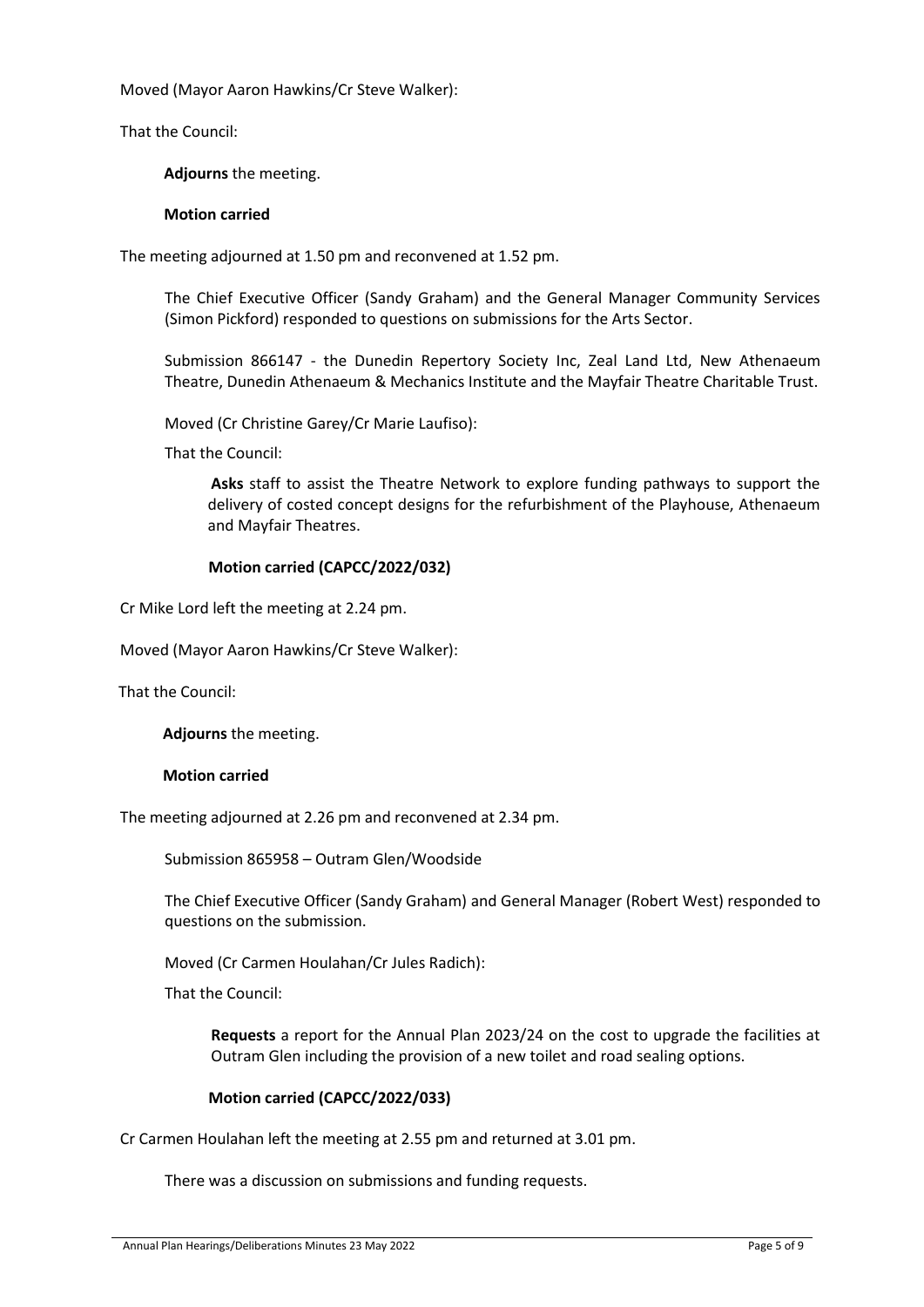Moved (Cr David Benson-Pope/Cr Steve Walker):

That the Council:

**Ask** staff to include discussions with the Therapeutic Pool Trust as part of the Aquatics Network Review.

# **Motion carried (CAPCC/2022/034)**

Mayor Aaron Hawkins/Cr Steve Walker:

That the Council:

**Adjourns** the meeting.

### **Motion carried**

The meeting adjourned at 3.08 pm and reconvened at 3.22 pm

Moved (Cr Carmen Houlahan/Cr Jules Radich):

That the Council:

**Extends** the operating hours of the St Clair Salt Water Pool and the Port Chalmers Pool in line with the current operating hours for each facility from 31 March until 1 May.

### **Motion lost**

Moved (Mayor Aaron Hawkins/Cr Christine Garey):

That the Council:

**Extends** the meeting beyond six hours.

## **Motion carried**

Cr Jules Radich left the meeting at 3.42 pm.

## **9 DESTINATION PLAYSPACES**

A report from Parks and Recreation provided an update on resourcing options for the development of concept and community engagement plans for destination playspaces.

The General Manager Community Services (Simon Pickford) and Group Manager Parks and Recreation (Scott MacLean) spoke to the report and responded to questions.

Moved (Cr Lee Vandervis/Mayor Aaron Hawkins):

That the Council:

**Agrees** the staged community engagement approach for destination playspaces, across a range of investment and site options.

## **Motion carried (CAPCC/2022/035)**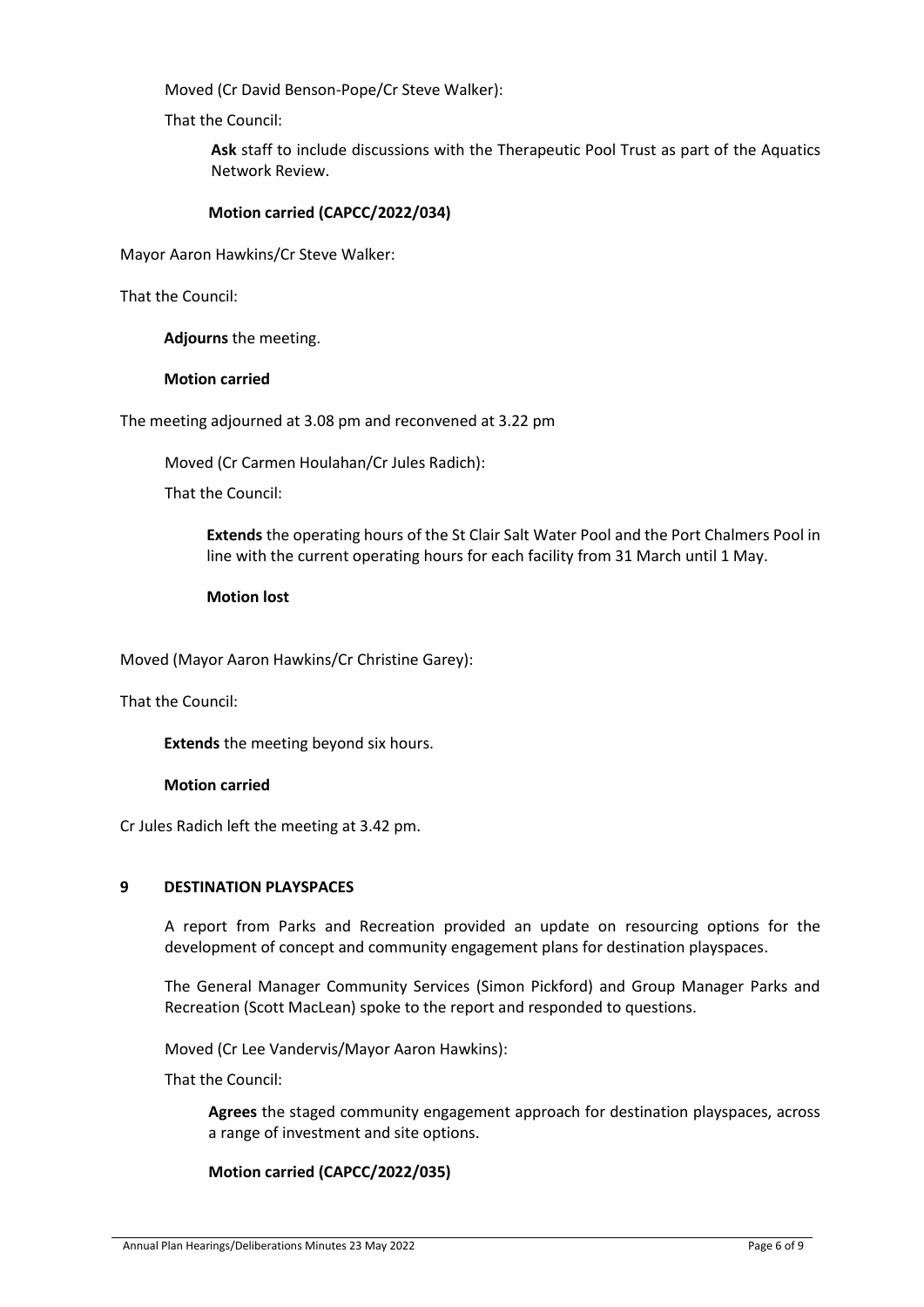# **10 TICKET LEVY UPDATE REPORT**

A report from the Executive Leadership Team provided an update on development options for a ticket levy on touring productions.

Cr Andrew Whiley left the meeting at 4.12 pm and returned at 4.13 pm.

The Chief Executive Officer (Sandy Graham) spoke to the report and responded to questions.

Moved (Mayor Aaron Hawkins/Cr Christine Garey):

That the Council:

**Notes** the Ticket Levy Update Report.

**Motion carried**

## **11 SUMMARY OF SUBMISSIONS ON ANNUAL PLAN**

A report from Corporate Policy summarised submissions received on the draft 2022-23 Annual Plan.

The Chief Executive Officer (Sandy Graham) and Corporate Policy Manager (Gina Hu'akau) spoke to the report and responded to questions.

Moved (Cr David Benson-Pope/Cr Steve Walker):

That the Council:

**Notes** the feedback received from the community through the Annual Plan community engagement process.

### **Motion carried**

Cr Lee Vandervis left the meeting at 4.33 pm.

### **12 REVENUE POLICY COMPLIANCE**

A report from Corporate Policy set out how Council's operating and capital expenditure would be funded, and the sources of those funds.

The Chief Financial Officer (Gavin Logie) spoke to the report and responded to questions.

Moved (Cr Sophie Barker/Cr David Benson-Pope):

That the Council:

**Notes** the Revenue Policy Compliance report.

**Motion carried**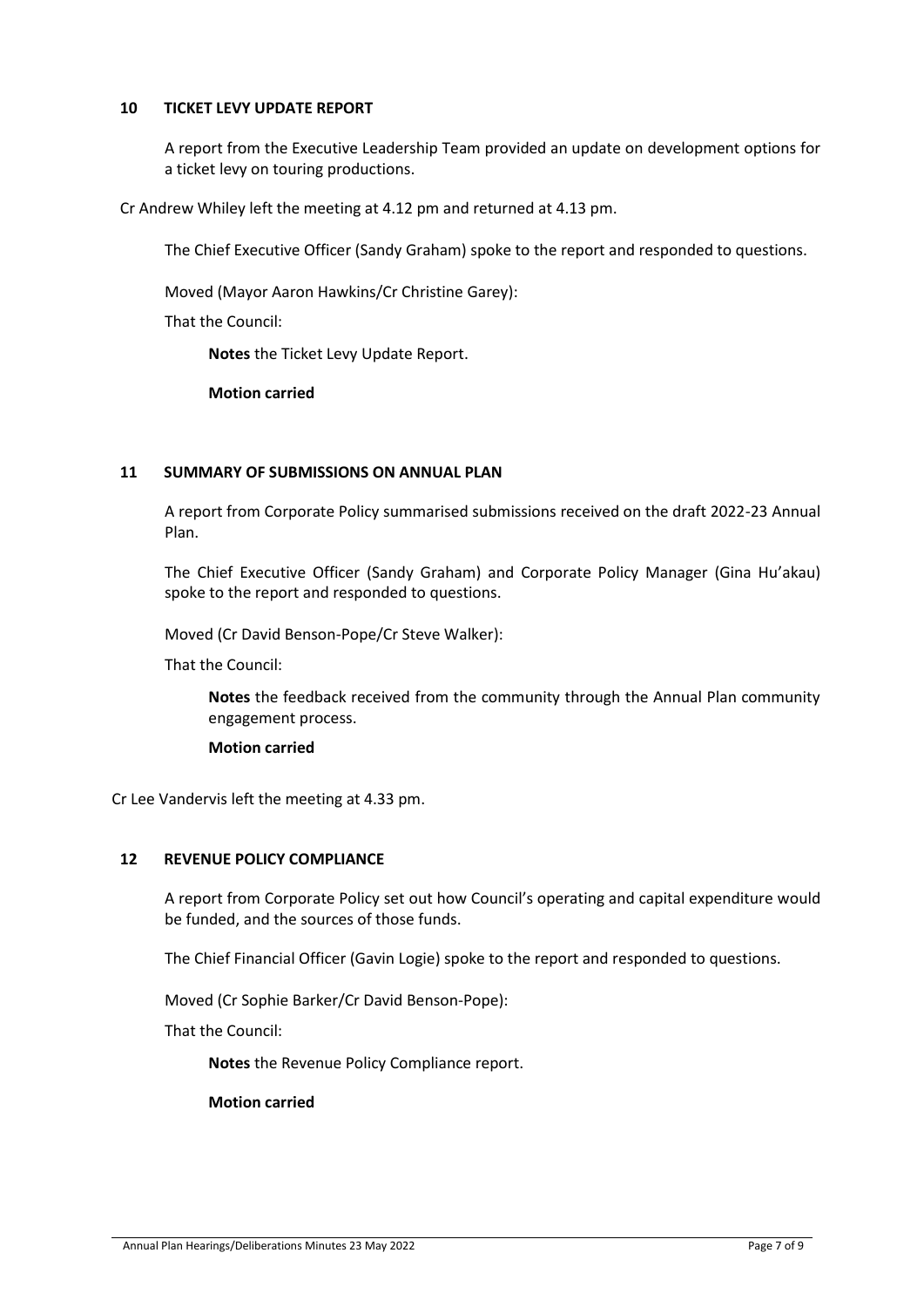# **13 FEES AND CHARGES**

A report from Corporate Policy presented the schedule of fees and charges for the 2022/23 financial year for adoption.

The General Manager Community Services (Simon Pickford) and Group Manager Parks and Recreation (Simon MacLean) responded to questions relating to concessions rates to local pools for lifeguards .

Moved (Cr Christine Garey/Cr Marie Laufiso):

That the Council:

**Includes** Surf Life Saving volunteer lifeguards in those eligible to access the concession rate at all DCC aquatics facilities, to replace their current arrangement of cheaper swimming on Wednesday nights.

Moved (Mayor Aaron Hawkins/Cr Steve Walker):

That the Council:

**Adjourns** the meeting.

**Motion carried**

The meeting adjourned at 4.43 pm and reconvened at 4.44 pm.

Cr Carmen Houlahan returned to the meeting at 4.45 pm.

Pursuant to Standing Order 22.10 (Withdrawal of motions and amendments), the motion moved by Cr Christine Garey, seconded by Cr Marie Laufiso, was withdrawn by majority of those present.

Moved (Cr David Benson-Pope/Cr Christine Garey):

That the Council:

**Approves** the 2022/23 Fees and Charges Schedules

**Motion carried (CAPCC/2022/036)**